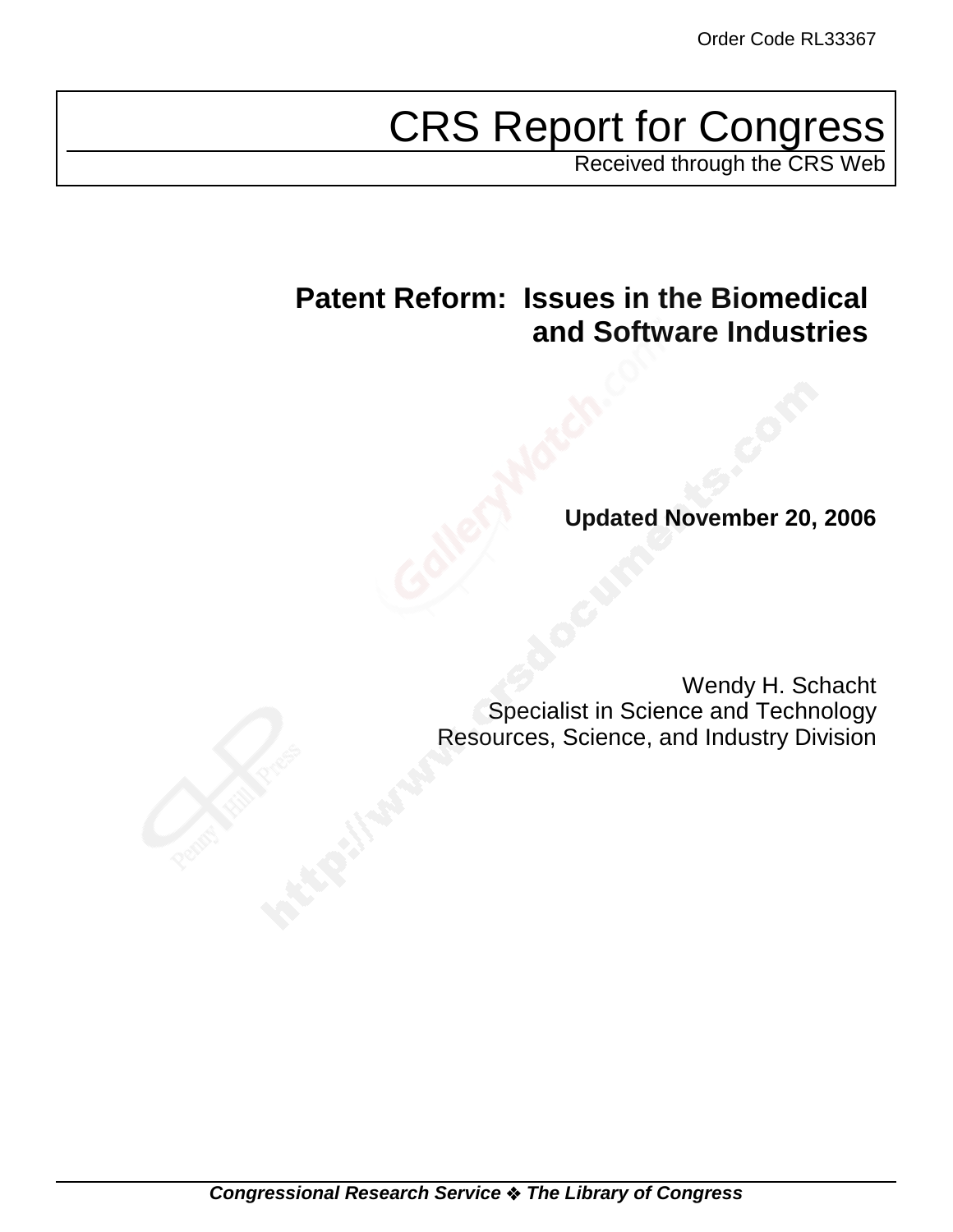### Patent Reform: Issues in the Biomedical and Software **Industries**

#### **Summary**

Congress has shown interest in reform of the existing patent system. This attention to patent policy reflects a recognition of the increasing importance of intellectual property to U.S. innovation. Patent ownership is perceived as an incentive to the technological advancement that leads to economic growth. As such, the number of patent applications and grants has grown significantly, as have the type and breadth of inventions that can be patented.

Along with the expansion in the number and range of patents, there are growing concerns over whether the current system is working efficiently and effectively. Several recent studies recommend patent reform. Other experts maintain that major alterations in existing law are unnecessary and that, while not perfect, the patent process can, and is, adapting to technological progress. During the 109<sup>th</sup> Congress, several bills were introduced, but not enacted, that would have made significant alterations in current patent law.

At the present time, the patent laws provide a system under which all inventions are subject to the same requirements of patentability regardless of the technical field in which they arose. However, inventors and innovative companies in different industries tend not to hold identical views concerning the importance of patents, reflecting varying experiences with the patent system. Innovators in biomedical industries tend to see patent protection as critically important as a way to prohibit competitors from appropriating the results of a company's research and development efforts. Typically only a few, often one or two, patents cover a particular drug. In contrast, the nature of software development is such that inventions often are cumulative and new products generally embody numerous patentable inventions. As a result, distinct industries may react differently to any patent reform proposal that might be considered by the  $110<sup>th</sup> Congress$ .

This report will be updated if events warrant such action.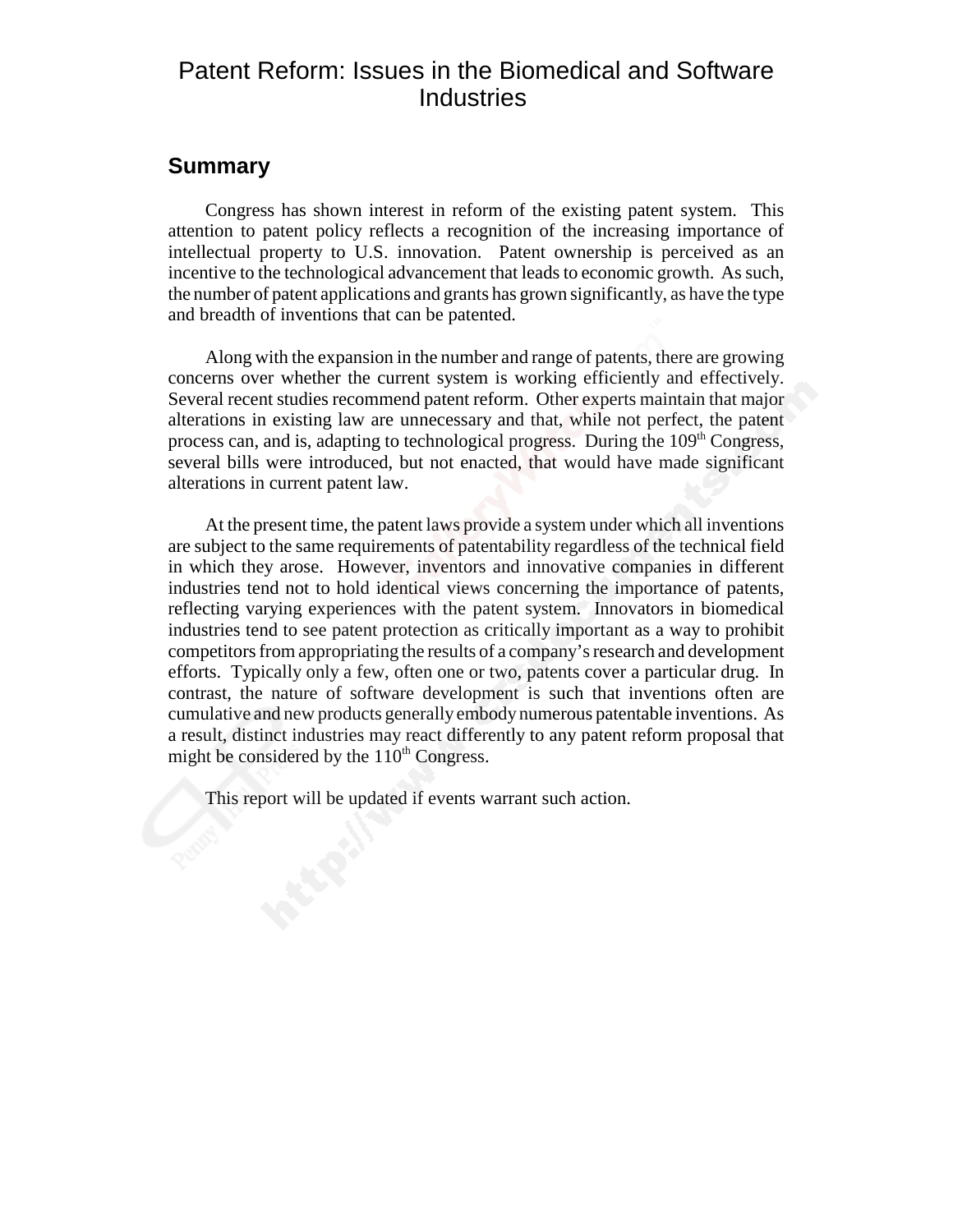## **Contents**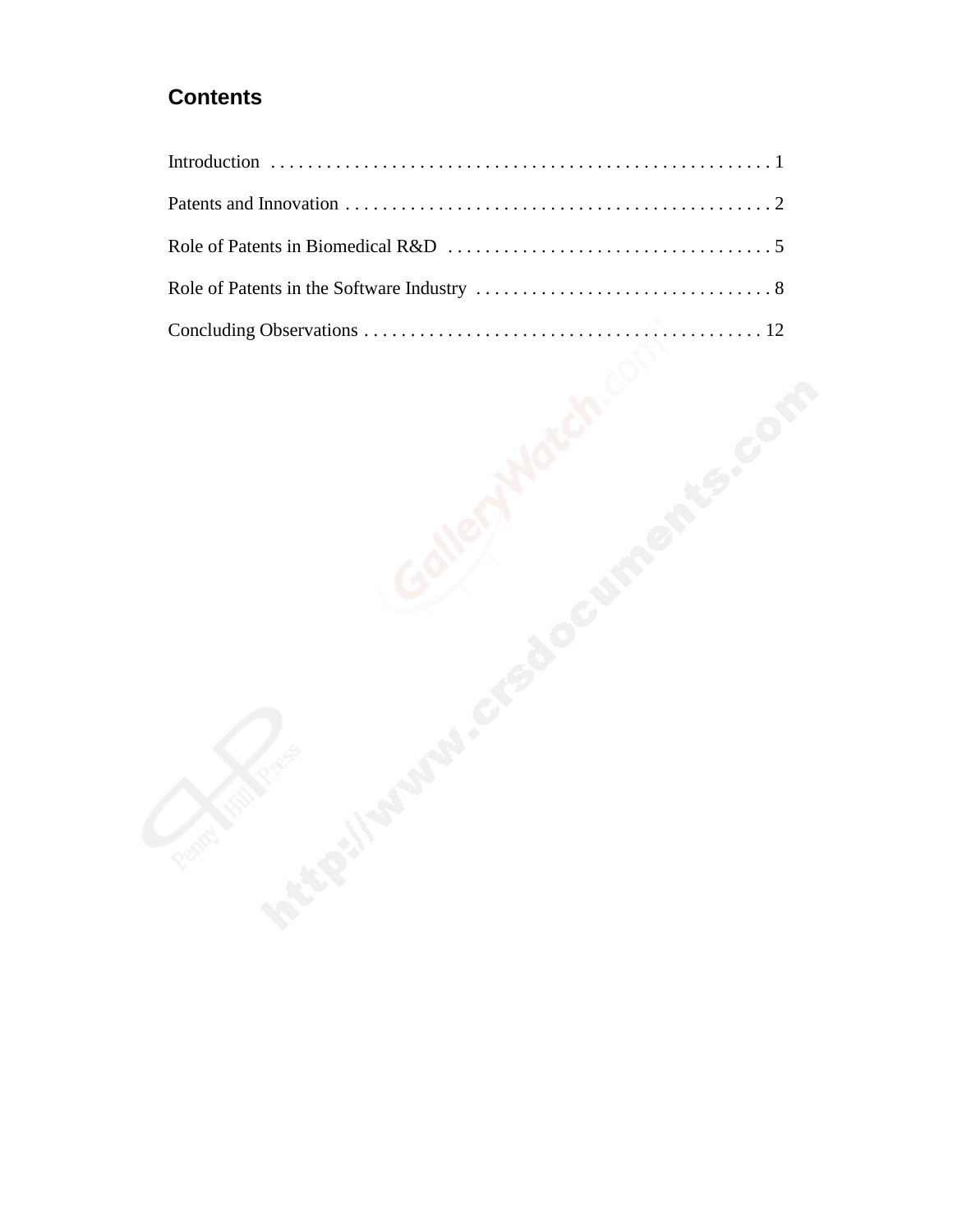# Patent Reform: Issues in the Biomedical and Software Industries

#### **Introduction**

Congress has shown interest in reform of the existing patent system. This attention to patent policy reflects a recognition of the increasing importance of intellectual property to U.S. innovation. Patent ownership is perceived as an incentive to the technological advancement that leads to economic growth. As such, the number of patent applications and grants have grown significantly as have the type and breath of inventions that can be patented. In 1980, 104,329 utility patent applications were received at the U.S. Patent and Trademark Office (USPTO); by 2005, this number had more than tripled to 381,797 applications. During the same time period, the number of U.S. utility patents granted grew from  $61,819$  to  $151,079$ .

Along with the expansion in the number and range of patents, there are growing concerns over whether the current system is working efficiently and effectively. Several recent studies (including those by the National Academy of Sciences and the Federal Trade Commission<sup>2</sup>) recommend patent reform. Other experts maintain that major alterations in existing law are unnecessary and that, while not perfect, the patent process can, and is, adapting to technological progress. During the  $109<sup>th</sup>$ Congress, several bills were introduced that would have made significant alterations in current patent law. While none of these bills were enacted, it may be expected that this issue will be revisited in the  $110<sup>th</sup>$  Congress.<sup>3</sup>

The discussion of patent reform has led to the emergence of several, often opposing, points of view. While the patent laws provide a system under which all inventions are treated the same regardless of the technical field, the varying experiences of companies in different industries often give rise to differing views concerning the importance and role of patents. Innovators in biomedical industries tend to see patent protection as critically important as a way to prohibit competitors from appropriating the results of a company's research and development efforts.

<sup>1</sup> U.S. Patent and Trademark Office, *U.S. Patent Statistics, Calendar Years 1863 - 2003* and U.S. Patent and Trademark Office, *Performance and Accountability Report for Fiscal Year 2005*, available at [http://www.uspto.gov].

<sup>&</sup>lt;sup>2</sup> National Research Council, National Academy of Sciences, *A Patent System for the 21<sup>st</sup> Century*, (Washington, National Academies Press, 2004) and Federal Trade Commission, *To Promote Innovation: The Proper Balance of Competition and Patent Law and Policy*, October 2003, available at [http://www.ftc.gov].

 $3$  The specific legislative changes contained in several of the bills introduced in the  $109<sup>th</sup>$ Congress are discussed in CRS Report RL32996, *Patent Reform: Innovation Issues*, by Wendy H. Schacht and John R. Thomas.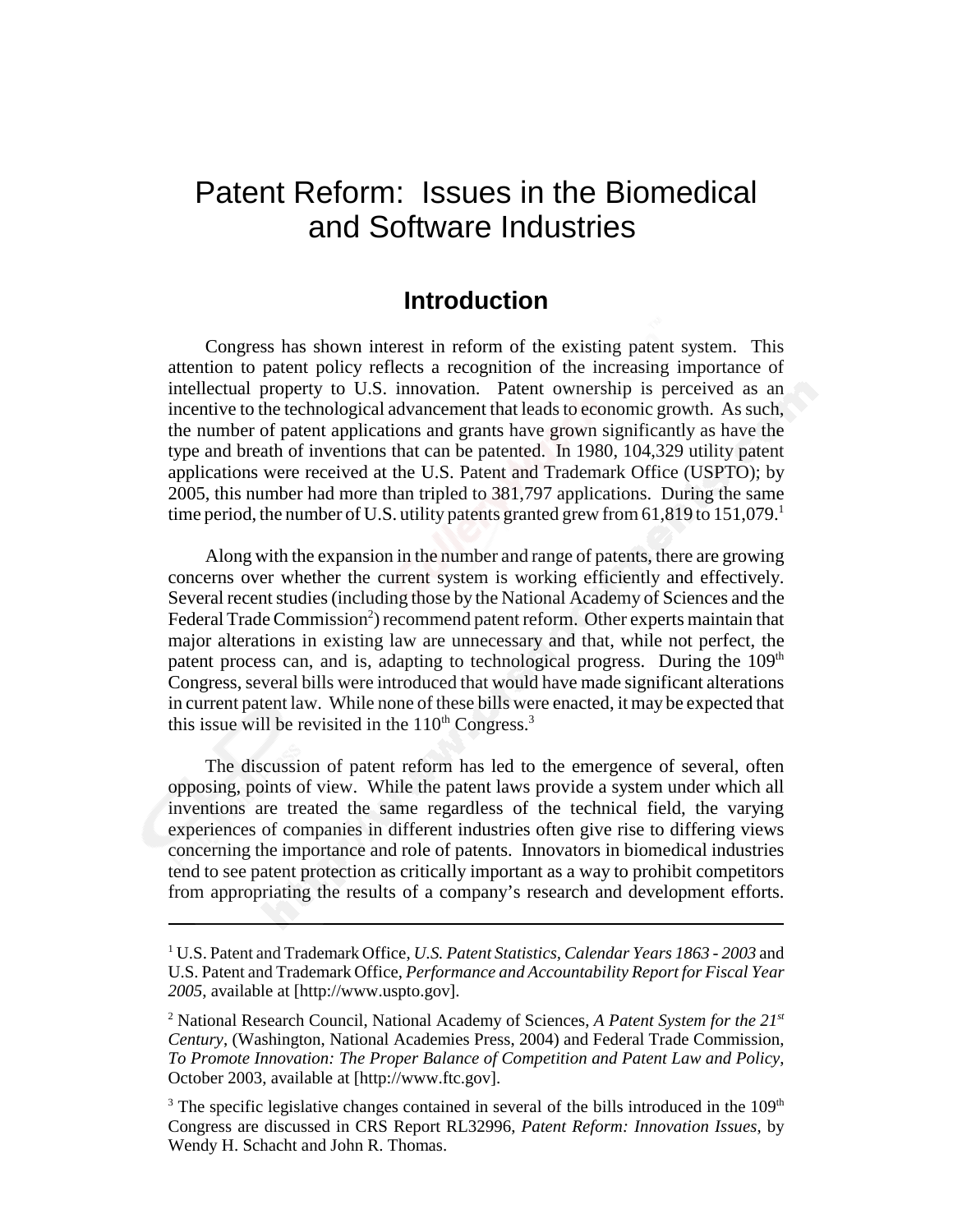Typically only a few, often one or two, patents cover a particular drug. In contrast, the nature of software development is such that inventions often are cumulative and new products generally embody numerous patentable inventions. Acknowledging these differences, this report explores the relationships between patents and innovation and looks at the role of intellectual property in the biomedical and software industries, two sectors where U.S. investment in research and development (R&D) has led to market leadership, a strong export position, and contributed to the Nation's economic growth.

#### **Patents and Innovation**

Patent law is based upon the Patent Act of 1952, codified in Title 35 of the United States Code. According to the statute, one who "invents or discovers any new and useful process, machine, manufacture, or any composition of matter, or any new and useful improvement thereof, may obtain a patent therefore, subject to the conditions and requirements of this title."4 Patents are issued by the United States Patent and Trademark Office (USPTO), generally for a term of 20 years from the date of filing. The patent grants its owner the right to exclude others from making, using, selling, offering to sell, or importing into the United States the patented invention. To be afforded patent rights, an invention must be judged to consist of patentable subject matter, possess utility, and be novel and nonobvious. The application must fully disclose and distinctly claim the invention for which protection is sought.

The grant of a patent does not necessarily provide the owner with an affirmative right to market the patented invention. For example, pharmaceutical products are also subject to marketing approval by the Food and Drug Administration (FDA).<sup>5</sup> Federal laws typically require that pharmaceutical manufacturers demonstrate that their products are safe and effective in order to bring these drugs to the marketplace. USPTO issuance of a patent and FDA marketing consent are distinct events that depend upon different criteria.<sup>6</sup>

Patent ownership is perceived to be an incentive to innovation, the basis for the technological advancement that contributes to economic growth. Patent title provides the recipient with a limited-time monopoly over the use of his discovery in exchange for the public dissemination of information contained in the patent application. Award of a patent is intended to stimulate the investment necessary to

<sup>4</sup> 35 U.S.C.§101.

<sup>5</sup> For more information see CRS Report RL30756, *Patent Law and Its Application to the Pharmaceutical Industry: An Examination of the Drug Price Competition and Patent Term Restoration Act of 1984 ("The Hatch-Waxman Act")*, by Wendy H. Schacht and John R. Thomas and CRS Report RL32377, *The Hatch-Waxman Act: Legislative Changes Affecting Pharmaceutical Patents*, by Wendy H. Schacht and John R. Thomas.

<sup>6</sup> For more information see CRS Report RL33288, *Proprietary Rights in Pharmaceutical Innovation: Issues at the Intersection of Patents and Marketing Exclusivities*, by John R. Thomas.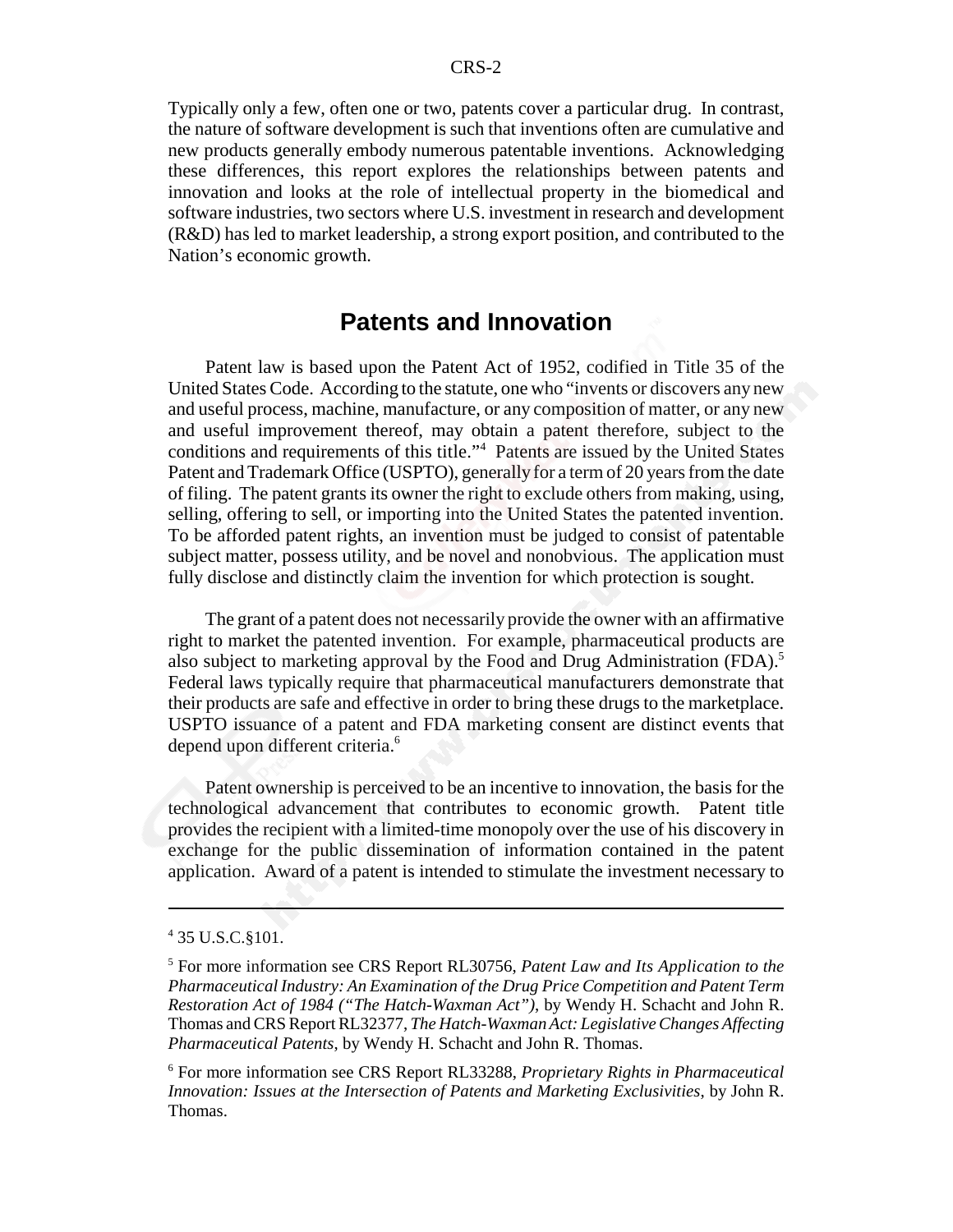develop an idea and bring it to the marketplace embodied in a product or process, although it does not guarantee that the patent will generate commercial benefits. The requirement for publication of the patent is expected to stimulate additional innovation and other creative means to meet similar and expanded demands in the marketplace.

Innovation produces new knowledge. However, innovation typically is costly and resource intensive. Studies demonstrate that the rate of return to society as a whole generated by investments in research and development (R&D) leading to innovation is significantly larger than the benefits that can be captured by the person or organization financing the work.<sup>7</sup> Some estimate that the social rate of return on R&D spending is over twice that of the rate of return to the inventor Ideas often are easily imitated as the knowledge associated with an innovation is dispersed and adapted to other products and processes that, in turn, stimulate growth in the economy. Patents permit novel concepts or discoveries to become "property" when reduced to practice and therefore allow for control over their use.

Issuance of a patent furnishes the inventor with a limited-time exclusive right, the benefits of which are mitigated by other factors, particularly the requirements for information disclosure, the length of the patent, and the scope of rights conferred. The process of obtaining a patent places the concept on which it is based in the public domain. In return for a monopoly right to the application of the knowledge generated, the inventor must publish the ideas covered in the patent. As a disclosure system, the patent can, and often does, stimulate other firms or individuals to invent "around" existing patents to provide for parallel technical developments or meet similar market needs.

Patents may also provide a more socially desirable outcome than its chief legal alternative, trade secret protection. Trade secrecy guards against the improper appropriation of valuable, commercially useful information that is the subject of reasonable measures to preserve its secrecy.8 Taking the steps necessary to maintain secrecy, such as implementing physical security and enforcement, imposes costs that may ultimately be unproductive for society.<sup>9</sup> Also, while the patent law obliges inventors to disclose their inventions to the public, $\frac{10}{10}$  trade secret protection requires firms to conceal them. The disclosure obligations of the patent system may better serve the objective of encouraging the diffusion of advanced technological knowledge. Patents may also prevent unproductive expenditures of time and money associated with R&D that duplicates other work.

<sup>7</sup> For a list of relevant research in this area see Council of Economic Advisors. *Supporting Research and Development to Promote Economic Growth: The Federal Government's Role*, October 1995, pp. 6-7.

<sup>8</sup> American Law Institute, Restatement of Unfair Competition Third §39, 1995.

<sup>9</sup> David D. Friedman, et al., "Some Economics of Trade Secret Law," 5 *Journal of Economic Perspectives*, 1991, p. 61.

 $10$  35 U.S.C. §112 (2000).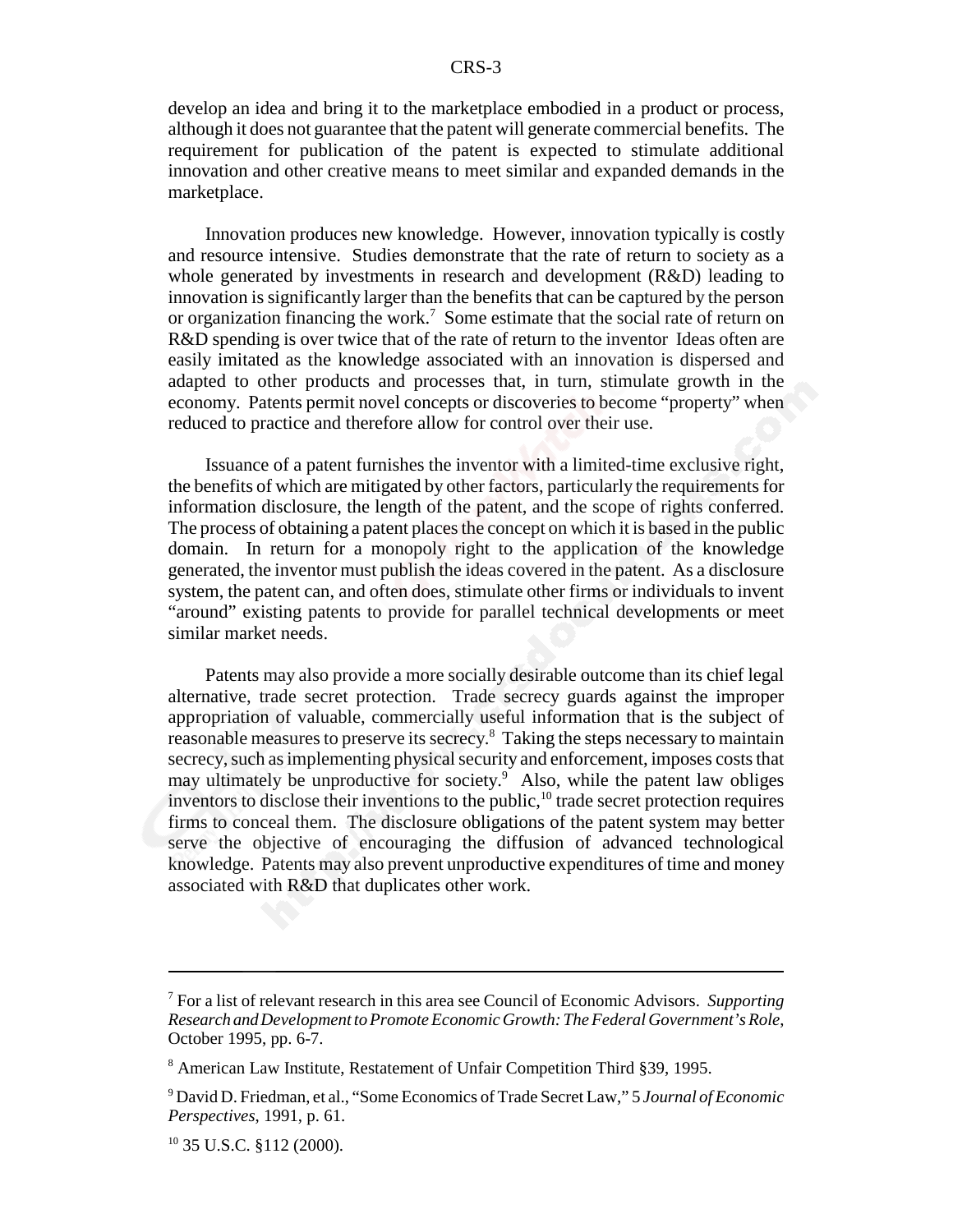The patent system thus has dual policy goals — providing incentives for inventors to invent and encouraging inventors to disclose technical information.<sup>11</sup> Disclosure requirements are factors in achieving a balance between current and future innovation through the patent process, as are limitations on scope, novelty mandates, and nonobviousness considerations.<sup>12</sup> Patents give rise to an environment of competitiveness with multiple sources of innovation, which is viewed by some experts as the basis for technological progress. This is important because, as Robert Merges (now at the University of California, Berkeley) and Richard Nelson (Columbia University) found in their studies, in a situation where only "... a few organizations controlled the development of a technology, technical advance appeared sluggish."<sup>13</sup>

Not everyone agrees that the patent system is a particularly effective means to stimulate innovation. Some observers believe that the patent system encourages industry concentration and presents a barrier to entry in some markets.<sup>14</sup> They suggest that the patent system often converts pioneering inventors into technological suppressors, who use their patents to block subsequent improvements and thereby impede technological progress.15 Others believe that the patent system too frequently attracts speculators who prefer to acquire and enforce patents rather than engage in socially productive activity such as bringing new products and processes to the marketplace.<sup>16</sup>

Some experts argue that patents do not work as well in reality as in theory because they do not confer perfect appropriability. In other words, they allow the inventor to obtain a larger portion of the returns on his investment but do not permit him to capture all the benefits. Patents can be circumvented and infringement cannot always be proven. Thus, patents are not the only way, nor necessarily the most efficient means, for the inventor to protect the benefits generated by his efforts. A study by Yale University's Richard Levin and his colleagues concluded that lead time, learning curve advantages (e.g. familiarity with the science and technology under consideration), and sales/service activities were typically more important in exploiting appropriability than were patents. That was true for both products and processes. However, patents were found to be better at protecting products than

<sup>&</sup>lt;sup>11</sup> Robert P. Merges, "Commercial Success and Patent Standards: Economic Perspectives on Innovation," *California Law Review*, July 1988, p. 876.

<sup>12</sup> Kenneth W. Dam, "The Economic Underpinnings of Patent Law," *Journal of Legal Studies*, January, 1994, pp. 266-267. Scope is determined by the number of claims made in a patent. Claims are the technical descriptions associated with the invention. In order for an idea to receive a patent, the law requires that it be "...new, useful [novel], and nonobvious to a person of ordinary skill in the art to which the invention pertains."

<sup>&</sup>lt;sup>13</sup> Robert P. Merges and Richard R. Nelson, "On the Complex Economics of Patent Scope," *Columbia Law Review*, May 1990, p. 908.

<sup>&</sup>lt;sup>14</sup> See John R. Thomas, "Collusion and Collective Action in the Patent System: A Proposal for Patent Bounties," *University of Illinois Law Review*, 2001, p. 305.

<sup>15</sup> *On the Complex Economics of Patent Scope*, p. 839.

<sup>&</sup>lt;sup>16</sup> Elizabeth D. Ferrill, "Patent Investment Trusts: Let's Build a Pit to Catch the Patent Trolls," *6 North Carlina Journal of Law and Technology*, 2005, p. 367.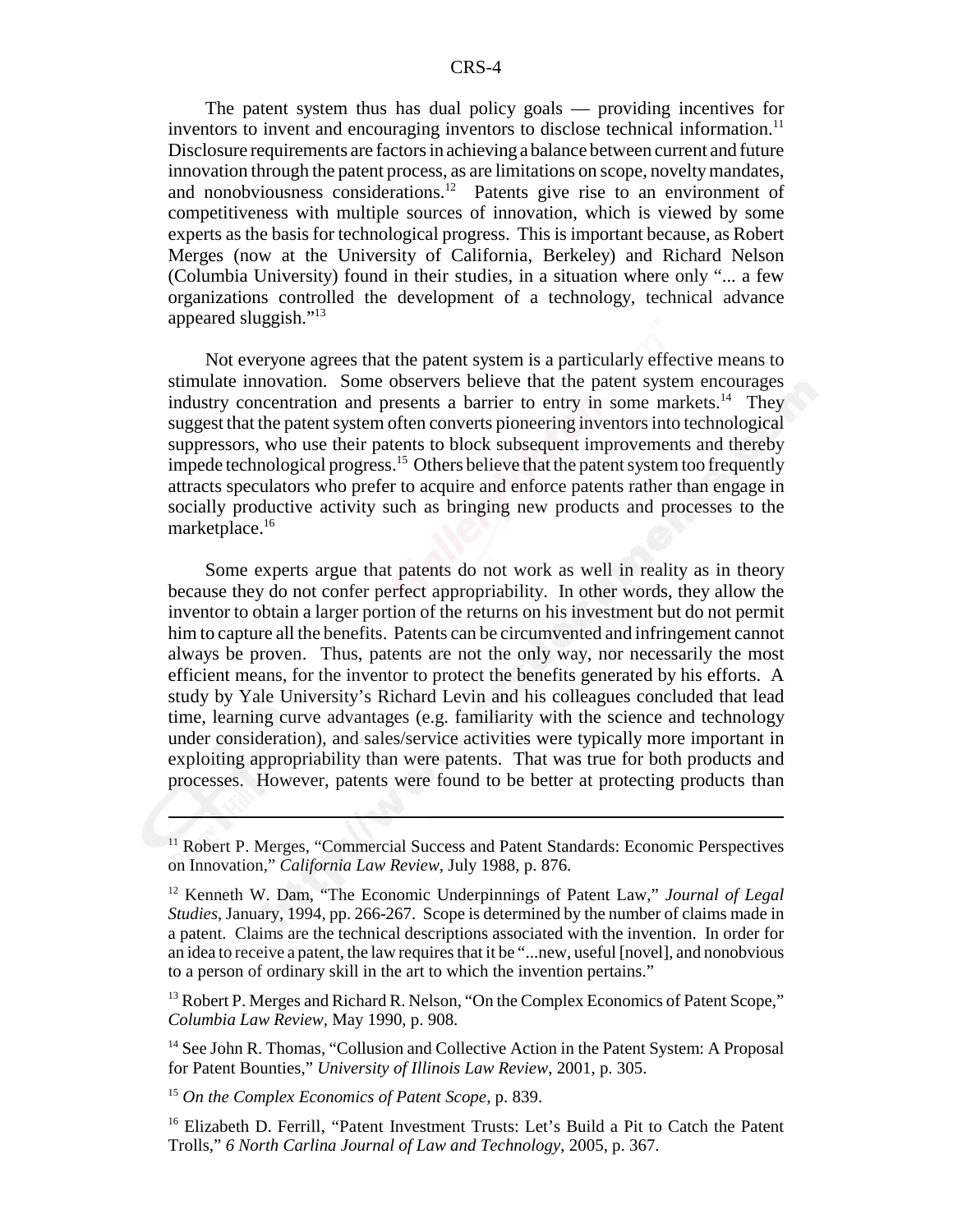processes. The novel ideas associated with a product often can be determined through reverse engineering — taking the item apart to assess how it was made. That information then could be used by competitors if not covered by a patent. Because it is more difficult to identify the procedures related to a process, other means of appropriation are seen as preferable to patents, with the attendant disclosure requirements.<sup>17</sup>

#### **Role of Patents in Biomedical R&D**

The pharmaceutical industry perceives patents as critical to protecting innovation. Several studies over the years have demonstrated the important role patents play in the pharmaceutical sector. Of the 18 major manufacturing industries analyzed by Richard Levin and his colleagues, only drug companies rated product patents the most effective means of insuring that firms can capture the profits associated with their innovations.<sup>18</sup> Later research by Professor Wesley Cohen (now at Duke University) and his colleagues demonstrated that patents were considered the most effective method to protect inventions in the drug industry, particularly when biotechnology is included.<sup>19</sup> These studies reinforce earlier work by Edwin Mansfield that indicated 65% of pharmaceutical inventions would not have been brought to market without patent protection in contrast to the 8% of innovations made in other industries.<sup>20</sup>

Patents may be particularly important in the pharmaceutical sector because of the relative ease of replicating the finished product. Imitation costs vary among industries. For example, while it is expensive, complicated, and time consuming to duplicate an airplane, it is relatively simple to chemically analyze a pill and reproduce it. $^{21}$  The degree to which industry perceives patents as effective has been characterized as "... positively correlated with the increase in duplication costs and time associated with patents."<sup>22</sup> In certain industries, patents significantly raise the costs incurred by nonpatent holders wishing to use the idea or invent around the patent — an estimated 40% in the pharmaceutical sector, 30% for major new chemical products, and 25% for typical chemical goods — and are thus viewed as

<sup>&</sup>lt;sup>17</sup> Richard C. Levin, Alvin K. Klevorick, Richard R. Nelson, and Sidney G. Winter. "Appropriating the Returns for Industrial Research and Development," *Brookings Papers on Economic Activity*, 1987, in *The Economics of Technical Change*, eds. Edwin Mansfield and Elizabeth Mansfield (Vermont, Edward Elgar Publishing Co., 1993), p. 254.

<sup>18</sup> Ibid., pp. 255 and 257.

<sup>19</sup> Wesley M. Cohen, Richard R. Nelson, and John P. Walsh, *Protecting Their Intellectual Assets: Appropriability Conditions and Why U.S. Manufacturing Firms Patent (or Not)*, NBER Working Paper 7552, Cambridge, National Bureau of Economic Research, February 2000, available at [http://www.nber.org/papers/w7552].

<sup>20</sup> Edwin Mansfield, "Patents and Innovation: An Empirical Study," *Management Science*, February 1986, pp. 173-181.

<sup>21</sup> Federic M. Scherer, "The Economics of Human Gene Patents," 77 *Academic Medicine*, December 2002, p. 1350.

<sup>22</sup> *Appropriating the Returns for Industrial Research and Development*, p. 269.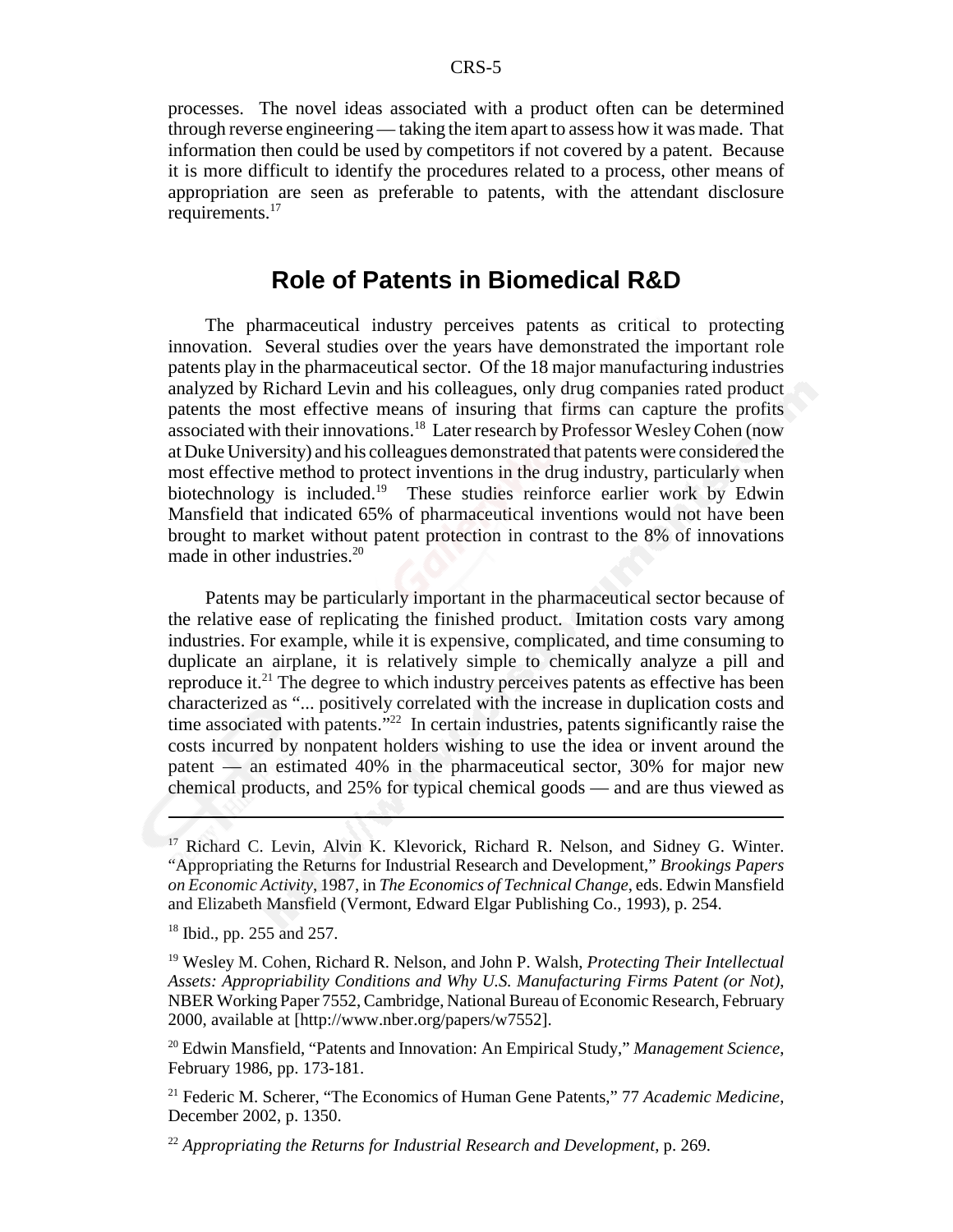significant. However, in other industries, patents have much smaller impact on the costs associated with imitation (e.g., in the 7%-15% range for electronics), and may be considered less successful in protecting resource investments.<sup>23</sup>

The costs associated with imitating pharmaceuticals "... are extremely low relative to the innovator's costs for discovering and developing a new compound."<sup>24</sup> Studies by Dr. Joseph DiMasi of Tufts University and others indicate that the capitalized cost of bringing a new drug (defined as a "new molecular entity" rather than a new formulation of an existing pharmaceutical product) to the point of marketing approval is \$802 million  $(2000 \text{ dollars})^{25}$  Additional research done by analysts at the Federal Trade Commission found the costs to be even higher; between \$839 million and \$868 million  $(2000 \text{ dollars})^{26}$  At the same time, the total capitalized costs appear to be growing at an annual rate of 7.4% above general price inflation.<sup>27</sup>

A large portion of new drug costs (in terms of money and time) are associated with the size and breath of clinical trials necessary to obtain FDA marketing approval. According to a study supported by the Federal Reserve Bank of Boston, only 10% of potential drug candidates reach the human trial phase and only a small portion of these actually reach the market. $^{28}$  In research presented at a conference sponsored by the Federal Reserve Bank of Dallas, Duke University's Henry Grabowski found that only 1% of drug compounds reach the human trial stage and  $22\%$  of those entering clinical trials receive FDA approval.<sup>29</sup> Professor Iain Cockburn (Boston University) notes that "as drug discovery became more scienceintensive, ... it became not just more expensive but also more difficult to manage."<sup>30</sup> Furthermore, returns to new drug introductions vary widely and the median new drug

<sup>27</sup> *The Price of Innovation: New Estimates of Drug Development Costs*, p. 180.

<sup>&</sup>lt;sup>23</sup> Edwin Mansfield, Mark Schwartz, and Samuel Wagner, "Imitation Costs and Patents: An Empirical Study," *The Economic Journal*, December 1981, in *The Economics of Technical Change*, p. 270.

<sup>&</sup>lt;sup>24</sup> Henry Grabowski, "Patents and New Product Development in the Pharmaceutical and Biotechnology Industries," *Duke University Economics Working Paper*, July 2002, available at [http://www.econ.duke.edu/Papers/Other/Grabowski/Patents.pdf], p. 4.

<sup>&</sup>lt;sup>25</sup> Joseph A. DiMasi, Ronald W. Hansen, and Henry G. Grabowski. "The Price of Innovation: New Estimates of Drug Development Costs," 22 *Journal of Health Economics*, 2003. Capitalized cost includes the "time cost" associated with an investment and the cost of testing drug products that fail.

<sup>26</sup> Christopher P. Adams and Van V. Brantner, *Estimating the Costs of New Drug Development: Is it Really \$802m?*, Federal Trade Commission, December 2004, available at [http://media.romanvenable.net/images/drugCost.pdf].

<sup>28</sup> Carrie Conway, "The Pros and Cons of Pharmaceutical Patents," *Regional Review*, Federal Reserve Bank of Boston, March 2003, available at [http://www.findarticles.com].

<sup>29</sup> Henry G. Grabowski, "Patents, Innovation, and Access to New Pharmaceuticals," *Journal of International Economic Law*, 2002, p. 851.

<sup>30</sup> Iain Cockburn, "The Changing Structure of the Pharmaceutical Industry," *Health Affairs*, Janurary/February 2004, p. 15.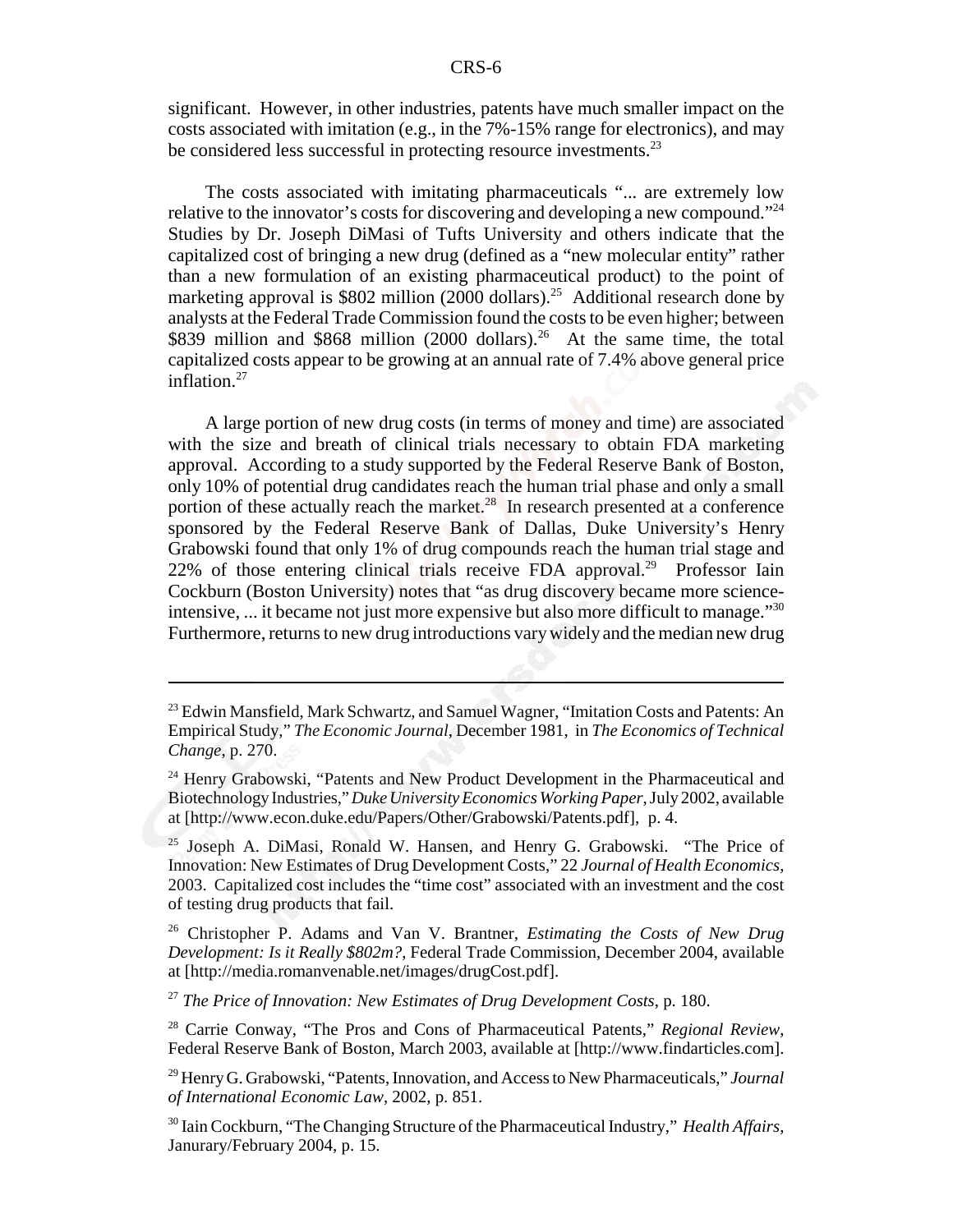does not bring in sufficient profits to cover the costs of bringing the product to the marketplace.<sup>31</sup> According to research by Professors Grabowski, John Vernon (Duke University), and DiMasi, only 34% of new drugs (new chemical entities) introduced generated profits that equaled the industry average  $R&D \text{ cost.}^{32}$ 

The significant costs of pharmaceutical R&D, coupled with the uncertainty of the clinical trial process, lend consequence to patents in this area because "... the disparity between the investments of innovators and those of imitators is particularly large in pharmaceuticals — almost as large as when software pirates simply copy the diskettes of an innovator."<sup>33</sup> While the capitalized cost of developing a new drug to the point of market approval is over \$800 million, it takes only between \$1 million and \$2 million to obtain approval for a generic version of the pharmaceutical.<sup>34</sup> This difference is a result of the costs associated with clinical trials needed to demonstrate the safety and efficacy of a new drug, data that could be utilized by generic companies if not protected by a patent.<sup>35</sup> A generic company does not have to fund these studies to get FDA marketing approval; under the provisions of the Hatch-Waxman Act generic firms only have to prove that their product is "bioequivalent" to the innovator drug. $36$ 

While patents are designed to spur innovation, some experts maintain that certain patents, particularly those on research tools $^{37}$  in biotechnology, hinder the innovation process. Professors Rebecca Eisenberg (University of Michigan) and Richard Nelson (Columbia University) argue that ownership of research tools may "... impose significant transaction costs" that result in delayed innovation and possible future litigation.38 It also can stand in the way of research by others:

Broad claims on early discoveries that are fundamental to emerging fields of knowledge are particularly worrisome in light of the great value, demonstrated time and again in history of science and technology, of having many independent

<sup>&</sup>lt;sup>31</sup> Henry G. Grabowski, "Patents and New Product Development in the Pharmaceutical and Biotechnology Industries," *Science and Cents: Exploring the Economics of Biotechnology*, Proceedings of a 2002 Conference, Federal Reserve Bank of Dallas, pp. 95-96 available at [http://www.dallasfed.org/research/pubs/science/grabowski.pdf] and Henry Grabowski, John Vernon, and Joseph A. DiMasi, "Returns on Research and Development for 1990s New Drug Introductions," 20 *Pharmacoeconomics*, 2002.

<sup>32</sup> *Returns on Research and Development for 1990s New Drug Introductions*, p. 23.

<sup>33</sup> *The Economics of Human Gene Patents*, p. 1352.

<sup>34</sup> *Patents, Innovation, and Access to New Pharmaceuticals*, p. 852.

<sup>35</sup> *The Economics of Human Gene Patents*, p. 1352.

<sup>36</sup> For more information see CRS Report RL30756, *Patent Law and Its Application to the Pharmaceutical Industry: An Examination of the Drug Price Competition and Patent Term Restoration Act of 1984 ("The Hatch-Waxman Act")*, by Wendy H. Schacht and John R. Thomas.

 $37$  A biotechnology research tool is a cell line, reagent, or antibody used in research.

<sup>38</sup> Rebecca S. Eisenberg and Richard R. Nelson, "Public vs. Proprietary Science: A Fruitful Tension?," *Daedalus*, spring 2002.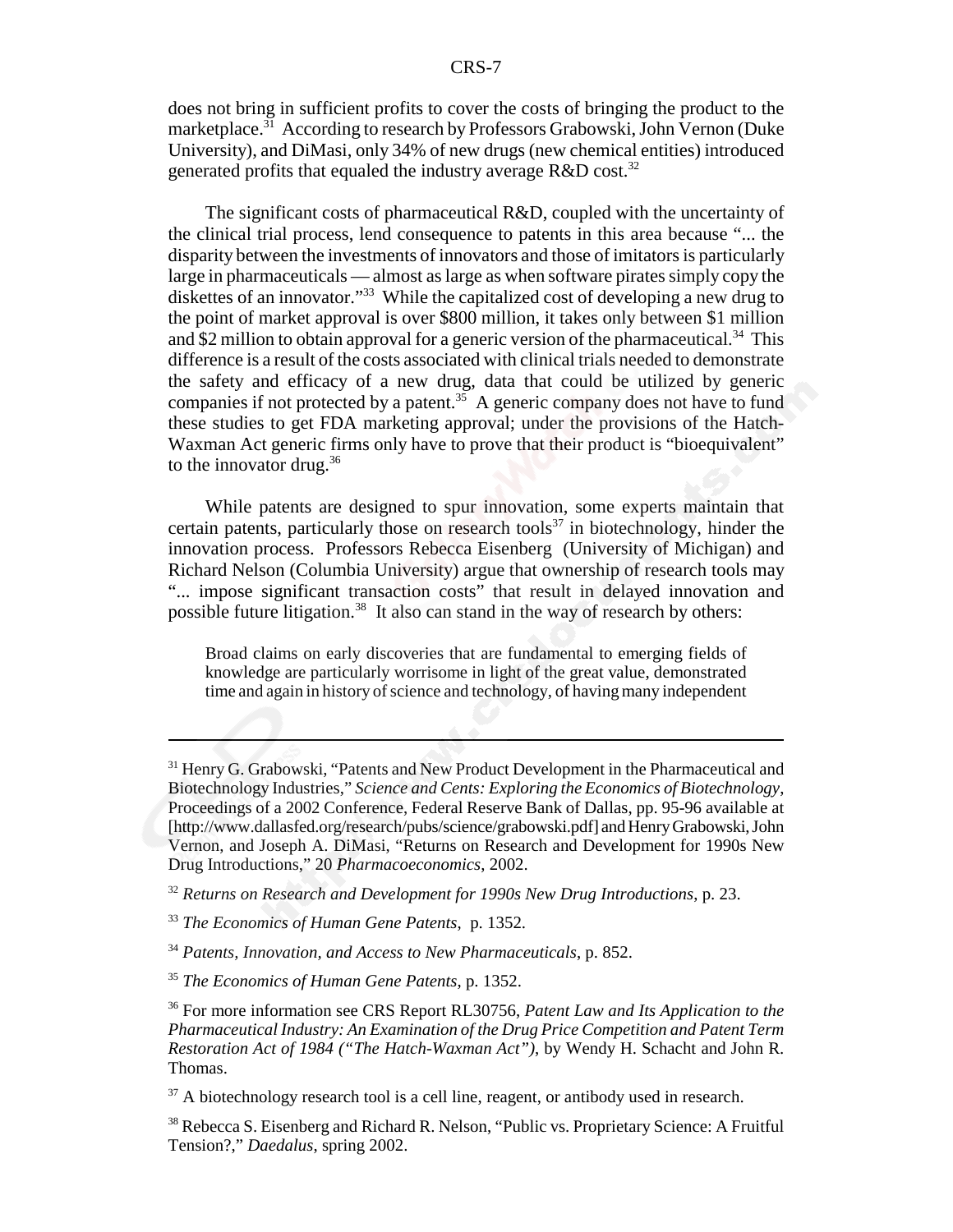minds at work trying to advance a field. Public science has flourished by permitting scientists to challenge and build upon the work of rivals.<sup>39</sup>

Eisenberg and her colleague at the University of Michigan Law School, Michael Heller, contend that in the future scientists might need to obtain numerous patent licenses in order to undertake basic research.<sup>40</sup> Similar concerns were expressed by Harold Varmus, President of Memorial Sloan-Kettering and formerly the Director of the National Institutes of Health. In July 2000 prepared testimony, he spoke to being "...troubled by widespread tendencies to seek protection of intellectual property increasingly early in the process that ultimately leads to products of obvious commercial value, because such practices can have detrimental effects on science and its delivery of health benefits."<sup>41</sup>

However, other experts dispute this assertion. A study by Professors John Walsh (University of Illinois, Chicago), Ashish Arora (Carnegie Mellon University), and Wesley Cohen found that although there are now more patents associated with biomedical research, and on more fundamental work, there is little evidence that work has been curtailed due to intellectual property issues associated with research tools.42 Scientists are able to continue their research by "... licensing, inventing around patents, going offshore, the development and use of public databases and research tools, court challenges, and simply using the technology without a license (i.e., infringement)." According to the authors of the report, private sector owners of patents permitted such infringement in academia (with the exception of those associated with diagnostic tests in clinical trials) "... partly because it can increase the value of the patented technology."

#### **Role of Patents in the Software Industry**

Over the past 25 years, there has been a demonstrable and sustained increase in the number of software patents granted in the United States. Research by James Bessen and Robert Hunt for the Federal Reserve Bank of Philadelphia noted that the  $1,000$  software patents issued annually in the early 1980s<sup>43</sup> had increased to an annual total of 5,000 by 1990. Today over 20,000 software patents are granted each year. While software patents comprised approximately 2% of all patents awarded in the

<sup>39</sup> Ibid.

<sup>&</sup>lt;sup>40</sup> Michael A. Heller and Rebecca S. Eisenberg, "Can Patents Deter Innovation? The Anticommons in Biomedical Research," 280 *Science*, 1998, pp. 698-701.

<sup>&</sup>lt;sup>41</sup> U.S. Congress, House Committee on the Judiciary, Subcommittee on Courts and Intellectual Property, *Hearings on Gene Patents and Other Genomic Inventions*, July 13, 2000, available at [http://www.house.gov/judiciary/seve0713.htm].

<sup>&</sup>lt;sup>42</sup> John P. Walsh, Ashish Arora, Wesley M. Cohen, "Working Through the Patent Problem," *Science*, February 14, 2003, p. 1021.

<sup>&</sup>lt;sup>43</sup> There is no official USPTO category for "software" patents; Bessen and Hunt use their own definition.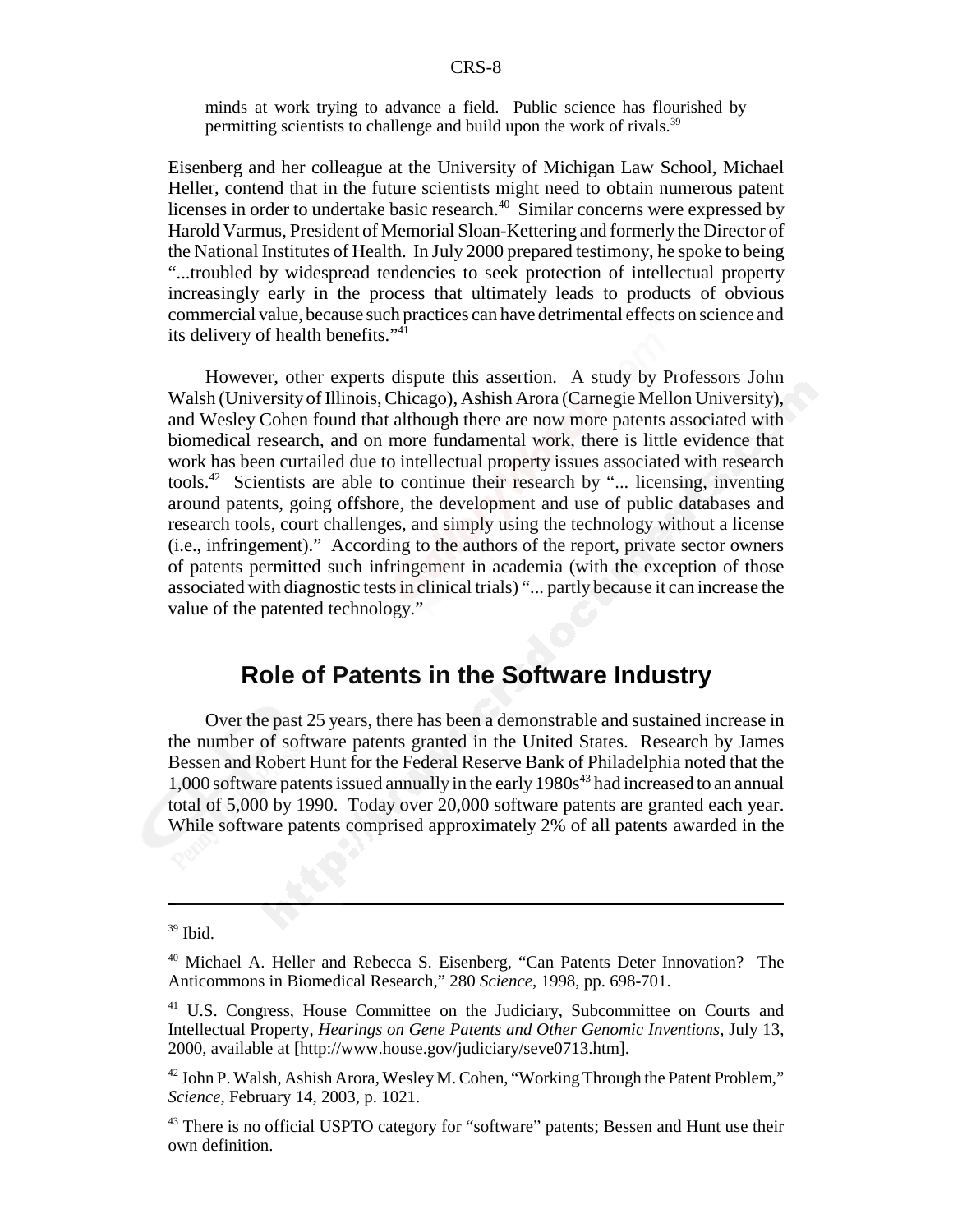early 1980s, they now account for approximately 15% of the total number of U.S. patent issued each year.<sup>44</sup>

Experts differ as to their assessment of the role of patents in promoting innovation in the computer software sector. This discussion centers around the issue of whether the increase in the number of patents is a result of inventive behavior generated by intellectual property protection or a result of changes in law during the 1980s and 1990s that made patents on software easier to obtain. Some experts argue that patent protection is not a significant factor in the development of computer software programs. Other analysts maintain that they play an important role in generating new technologies, particularly for small firms in the marketplace.

The nature of software development is such that inventions often are cumulative and new products generally embody numerous patentable inventions. This has led to what has been described by some observers as a

... poor match between patents and products in the [software] industry: it is difficult to patent an entire product in the software industry because any particular product is likely to include dozens if not hundreds of separate technological ideas.<sup>45</sup>

This situation may be augmented by the multiplicity of patents often associated with a finished computer product that utilizes the software. It is not uncommon for thousands of different patents (relating to hardware and software) to be embodied in one single computer. In addition, ownership of these patents may well be fractured among hundreds or thousands of different individuals and firms.

Studies by Bessen and Hunt explored the characteristics of software patents and determined that most are not owned by software companies but by large manufacturing companies. They found that

Firms in just three manufacturing industries (machinery, electronics, and instruments) alone accounted for 66 percent of software patents [yet]...Firms outside the manufacturing sector employed 90 percent of computer programmers, but together they accounted for only 25 percent of software patents.<sup>46</sup>

This data leads the authors to the conclusion that patents may not be closely tied to the development of new software technologies. Ownership of such patents is concentrated in sectors that have large patent portfolios and use them for strategic

<sup>44</sup> James Bessen and Robert M. Hunt, *An Empirical Look at Software Patents*, Working Paper No. 03-17/R, Federal Reserve Bank of Philadelphia, March 2004, p. 3, available at [http://www.phil.frb.org] and Robert Hunt and James Bessen, "The Software Patent Experiment," *Q3 2004 Business Review*, p. 24, available at [http://www.phil.frb.org].

<sup>45</sup> Ronald J. Mann, "Do Patents Facilitate Financing in the Software Industry?," *Texas Law Review*, March 2005, p. 979.

<sup>46</sup> *The Software Patent Experiment*, p. 26.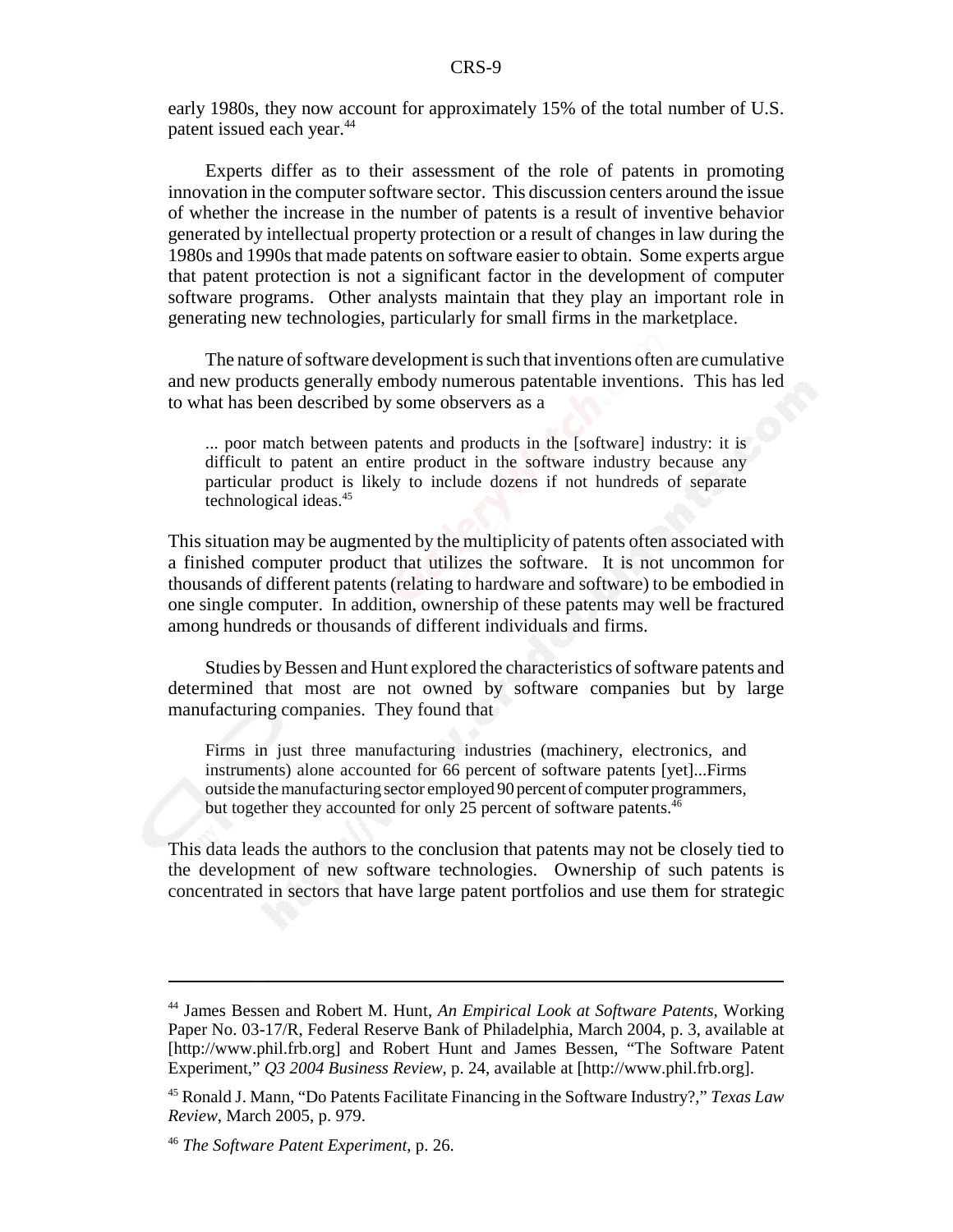purposes.47 Instead, they believe that companies are utilizing patents as a means to protect or leverage their investments rather than to generate more innovation through  $R&D$  spending.<sup>48</sup>

In industries where innovation is sequential and complementary, as with software and computers, some experts argue that strong patents interfere with the innovation process.49 Inventions in these sectors typically are built upon earlier technologies and are integrated into existing systems. Commentators pose that patents inhibit or prevent enhancements to existing products because the patent owner may not have the interest or capability necessary to generate improvements at the same time that other firms cannot advance the technology without infringing on the original patent.

Not everyone agrees with this assessment. Professor Robert Merges maintains that patents have not hindered innovation in the software industry and that the significant ownership of title to inventions by large companies in this sector has not resulted in the demise of small firms developing new technologies.<sup>50</sup> Analysis of software companies by Professor Ronald Mann (University of Texas, Austin) indicates the importance of software patents to small companies, particularly laterstage start-ups firms. He notes that the software industry is comprised primarily of small businesses and "the data suggests a different picture, one in which software R&D is impressively robust."<sup>51</sup> Mann's research indicates that small firms spend proportionally more on software R&D than large companies. Research and development spending by software firms "...tends to be relatively stable over time as a percentage of sales. Indeed, company size seems to be more important in explaining variations in R&D spending within the industry."<sup>52</sup>

Mann's research also indicates that the importance of software patents is dependent on where the firm is in its development process. Patents play a more significant role in later-stage start-up companies when firms can generate revenues through licensing.53 At that point, "... patents are useful as "barter" in cross-licensing agreements that the firm enters if it reaches a sufficiently mature stage to be a

<sup>47</sup> *An Empirical Look at Software Patents*, p. 4.

<sup>48</sup> *The Software Patent Experiment*, p. 26.

<sup>49</sup> James Bessen and Eric Maskin, "Sequential Innovation, Patents, and Imitation," *Massachusetts Institute of Technology Working Paper, Department of Economics*, January 2000, p. 2 available at [http://www.researchoninnovation.org/patent.pdf].

<sup>50</sup> Robert P. Merges, "The Uninvited Guest: Patents on Wall Street," *Federal Reserve Bank of Atlanta Economic Review*, 4<sup>th</sup> Quarter 2003, p. 9.

<sup>51</sup> *Do Patents Facilitate Financing in the Software Industry?*, p. 1002.

<sup>52</sup> Ibid., p. 1003.

<sup>53</sup> Ibid., p. 985.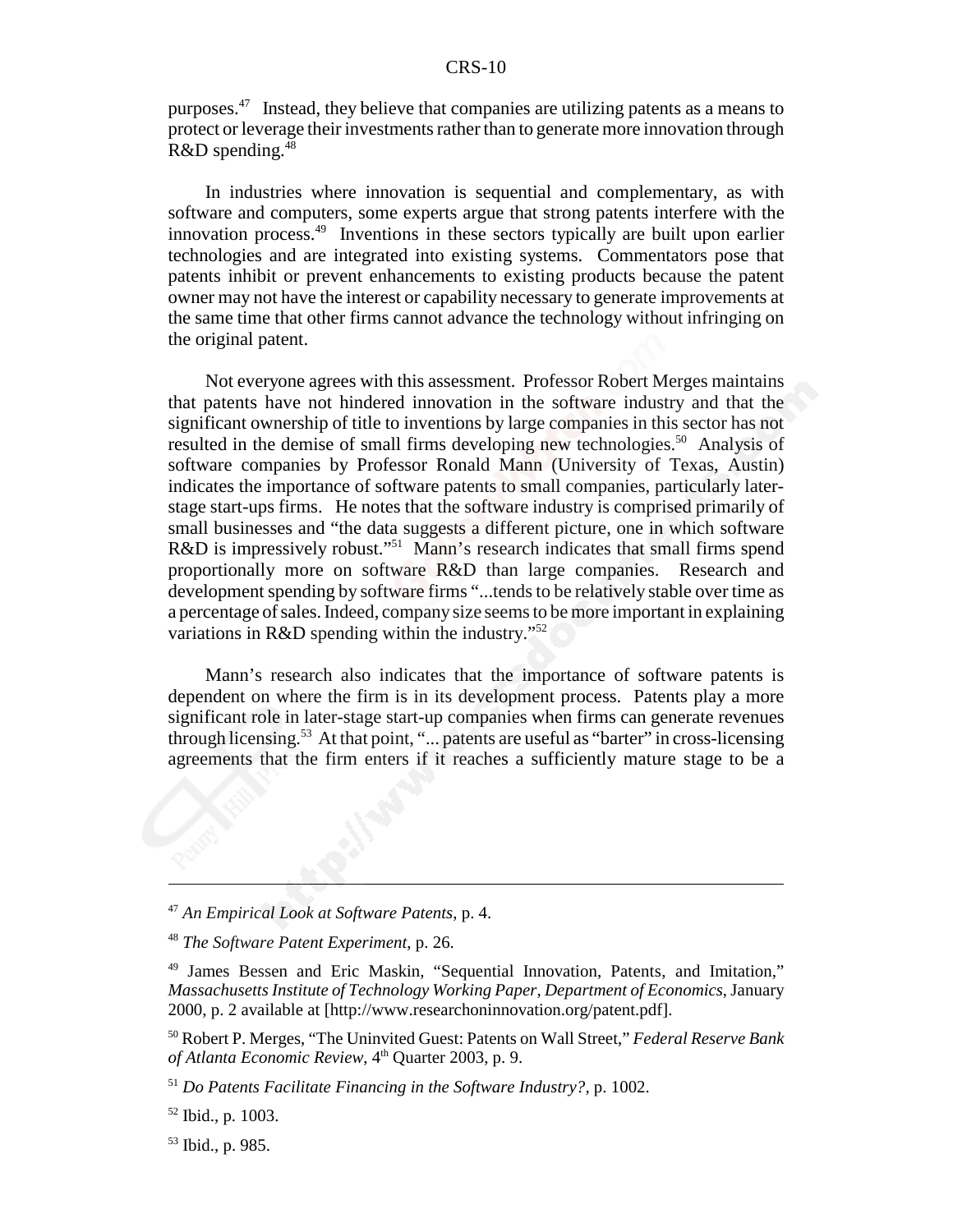significant player in the industry."54 Patents may allow a firm to differentiate its areas of expertise and innovative activity.55

 Patents enable a company to transform ideas into a tangible form of property that can provide value. This can be useful in negotiations for the acquisition of the firm. While intellectual property is important to some investors but not to others, it is considered a significant factor when a company is involved in acquisition negotiations or in an IPO.<sup>56</sup> It can prevent large companies from appropriating a small firm's technology. Bradford Smith and Susan Mann, writing in the University of Chicago Law Review, concur with the argument that patents are beneficial for small, software firms. They maintain that patents prevent larger companies from utilizing the technologies developed by small businesses while allowing these companies to attract venture capital.<sup>57</sup>

The multiplicity of patents involved in computer-related products has resulted in the extensive use of cross licensing in these industries such that one commentator argues: "licensing of software patents has become an industry unto itself."58 Instead of promoting innovation, some experts maintain that the ownership of intellectual property has become an obstacle to the development and application of new ideas. The expansion in the number of patents associated with software is a consequence of the changes in patent law that make these patents easier to obtain, rather than an indication of increased innovative activity. There are indications, according to Bessen and Hunt, that patents are being substituted for increases in  $R&D$ <sup>59</sup>. The substitution occurs in industries that patent strategically but not in other sectors.<sup>60</sup> The propensity to patent software appears to be related to the utilization of the software by companies rather than to the R&D resources expended in developing the product.61 This is of interest because a rationale behind the patent system is that it provides incentives for the additional investments necessary to bring a product to the marketplace.

Concerns have been expressed in the academic community that the propensity to patent and the extensive use of cross licensing has resulted in a "patent thicket" where ownership of patent title is used to block others from innovating. According to Bessen and Hunt, "This may have increased the attractiveness of a strategy that

<sup>54</sup> Ibid., p. 990.

<sup>55</sup> Ibid., p. 985.

<sup>56</sup> Ibid., p. 978.

<sup>&</sup>lt;sup>57</sup> Bradford L. Smith and Susan O. Mann, "Innovation and Intellectural Property Protection in the Software Industry: An Emerging Role for Patents?," *University of Chicago Law Review*, winter 2004, p. 206.

<sup>58</sup> Mark H. Webbink, "A New Paradigm for Intellectual Property Rights in Software," *Duke Law and Technology Review*, 2005, pp. 12 and 16.

<sup>59</sup> *The Software Patent Experiment*, pp. 28-29.

<sup>60</sup> *An Empirical Look at Software Patents*, p. 34.

<sup>61</sup> *The Software Patent Experiment*, p. 27.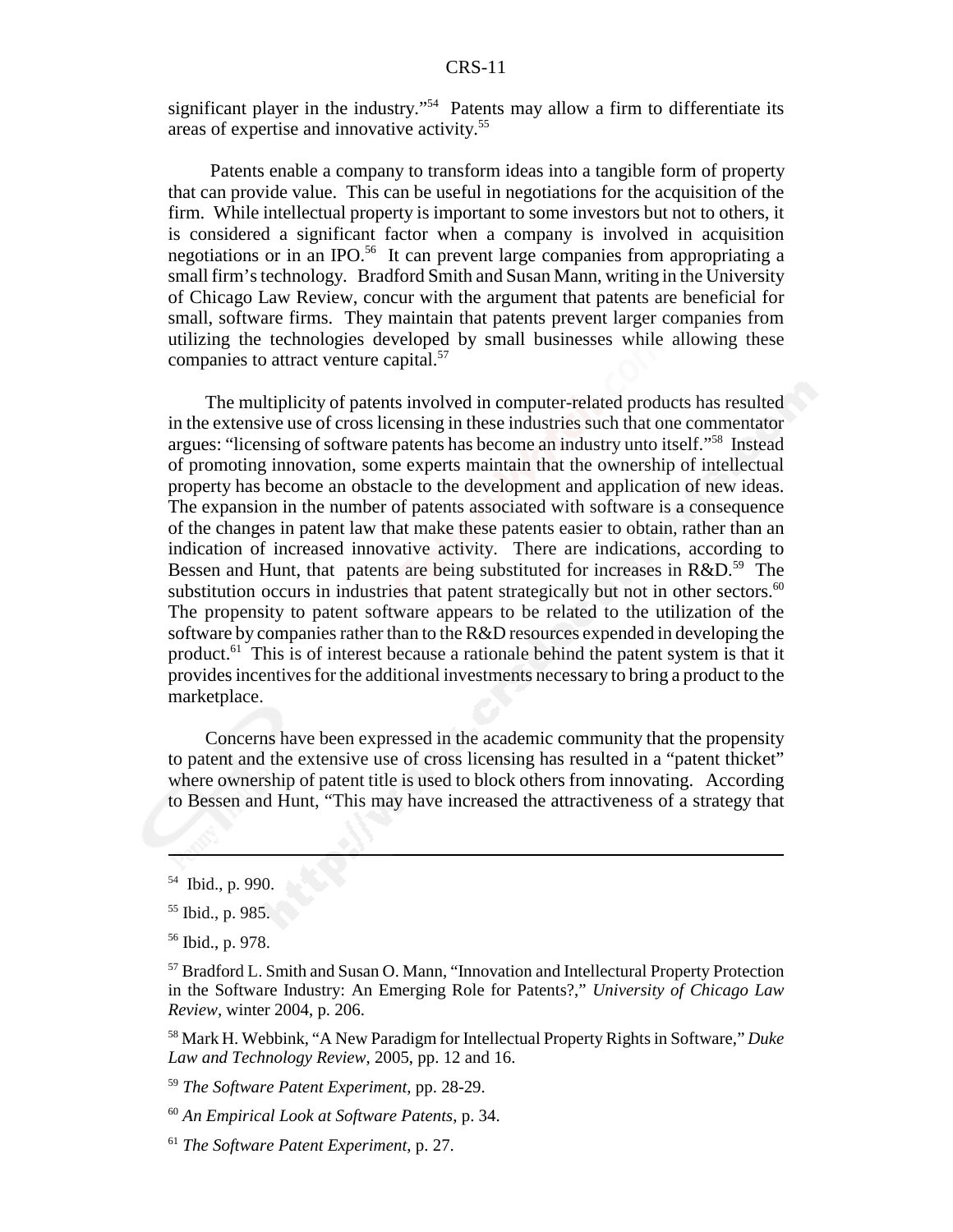#### CRS-12

emphasizes patent rights over a strategy based on R&D."<sup>62</sup> However, other experts maintain that this might not be a true assessment of the situation. In an article for the Virginia Journal of Law and Technology, David Evans and Anne Layne-Farrar argue it is not clear that a patent thicket exists. "Other industries with longstanding histories of patenting could be categorized as having cumulative and sequential R&D, yet they do not display signs of innovation gridlock."63 There are additional ways to prevent the use of patents to block innovation including the use of pro-competitive patent pools and antitrust enforcement.

Others agree that innovation in the software industry is not hindered by a patent thicket. In one study where actual software companies and investors were surveyed, the analyst found new companies were not concerned with existing patent portfolios as a barrier to their work as "none of the startup firms [interviewed] suggested a practice of doing prior art searches before beginning development of their products."64 Because the software industry is so diverse, it is "... difficult for any single patent or group of patents to control a major part of the whole industry.<sup>"65</sup>

#### **Concluding Observations**

Innovators in the biomedical and software industries tend to view patents differently and thus may exhibit divergent positions on the issues surrounding patent reform. Patent protection is critically important to the pharmaceutical and biotechnology sectors as a way to prohibit competitors from appropriating the results of a company's research and development efforts. However,

...patents are not among the key means used to protect innovations in either the computer or semiconductor industries. In those two industries, firms rely more heavily on secrecy, lead time and complementary capabilities to protect their inventions.<sup>66</sup>

A difference between the role of patents in the biomedical community and their role in the computer software sector lie with the dissimilar composition of the respective products. Typically only a few, often one or two, patents cover a particular drug. In contrast, the nature of software development is such that inventions often are cumulative and new products generally embody numerous patentable inventions. While few companies other than those that manufacture drugs need to deal with the relevant pharmaceutical patents,

 $62$  Ibid., p. 30.

<sup>63</sup> David S. Evans and Anne Layne-Farrar, "Software Patents and Open Source: The Battle Over Intellectual Property Rights," *Virginia Journal of Law and Technology*, summer 2004, p. 23.

<sup>64</sup> *Do Patents Facilitate Financing in the Software Industry?*, p. 1004.

<sup>65</sup> Ibid., p. 1007.

<sup>66</sup> *Protecting Their Intellectual Assets: Appropriability Conditions and Why U.S. Manufacturing Firms Patent (or Not)*, p. 8.